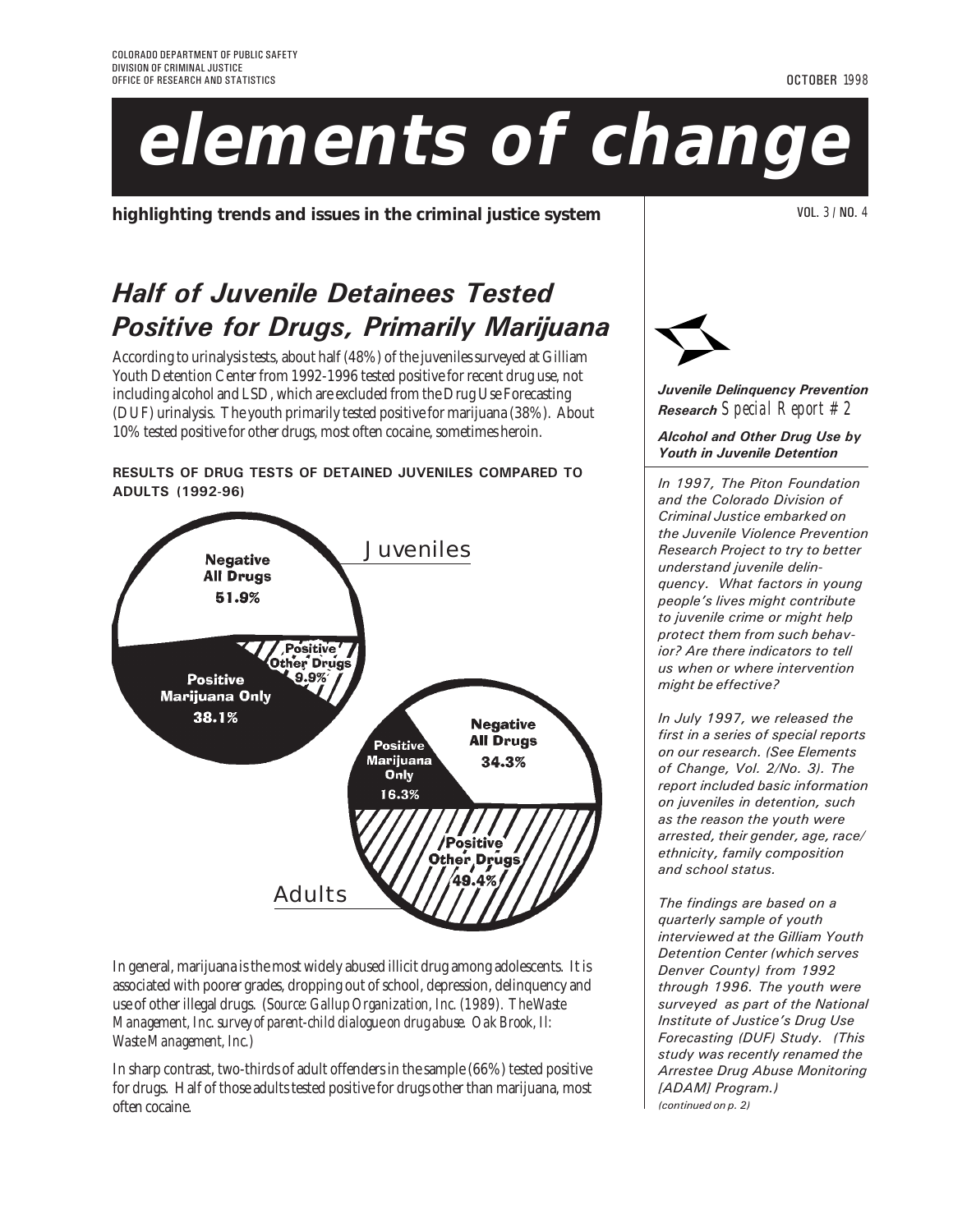Juvenile Delinquency Prevention Research *Special Report #2*

#### Alcohol and Other Drug Use by Youth in Juvenile Detention

(continued from p. 1)

Within 48 hours of admission to Gilliam, youth from the sample group (made up of juveniles arrested and detained but not convicted of a crime) were tested for recent drug use and, in one-on-one interviews, were asked a series of questions regarding alcohol and other drug use, family composition, school status, as well as other demographic information.

Beginning in 1997, the Colorado Division of Criminal Justice began using an addendum to the DUF survey instrument to ask additional questions regarding community and environmental factors such as the juveniles' relationships with family, peers, school and community. Collecting and analyzing this information presents a remarkable opportunity to augment and improve public thinking and dialogue, as well as to construct more effective policy and programs regarding juvenile crime prevention and intervention.

In this issue we are reporting our findings on alcohol and other drug use by juvenile detainees at Gilliam Youth Detention Center. (Substance use determined by both urinalysis and self-report.)



## Marijuana Use Increased Substantially Over 5-Year Period; Other Drug Use Down

Juvenile detainees testing positive for marijuana use increased from 27% when the data began being collected in 1992 to 48% in 1996. This is consistent with other national and local research that shows marijuana use up sharply among juveniles. Other drug use declined by almost half, from 12% in 1992 to just under 7% in 1996.

RESULTS OF DRUG TESTS OF DETAINED JUVENILES OVER 5-YEAR PERIOD (1992-96): PERCENT JUVENILE DETAINEES TESTING POSITIVE FOR MARIJUANA OR OTHER DRUGS\*



\* Most frequently used "other drug" was cocaine. Among self-reported use, LSD was reported frequently but was not tested for by urinalysis. Self-report data of drug use compared to urinalysis test<br>data revealed self-report data to be generally under-reported. "Other drugs" included cocaine, opiates,<br>PCP, ampheta drugs, plus marijuana, were the substances tested for in the Drug Use Forecasting (DUF) Study. (This study was recently renamed the Arrestee Drug Abuse Monitoring [ADAM] Program. See column to the left, beginning on p. 1, for more detail on DUF/ADAM.)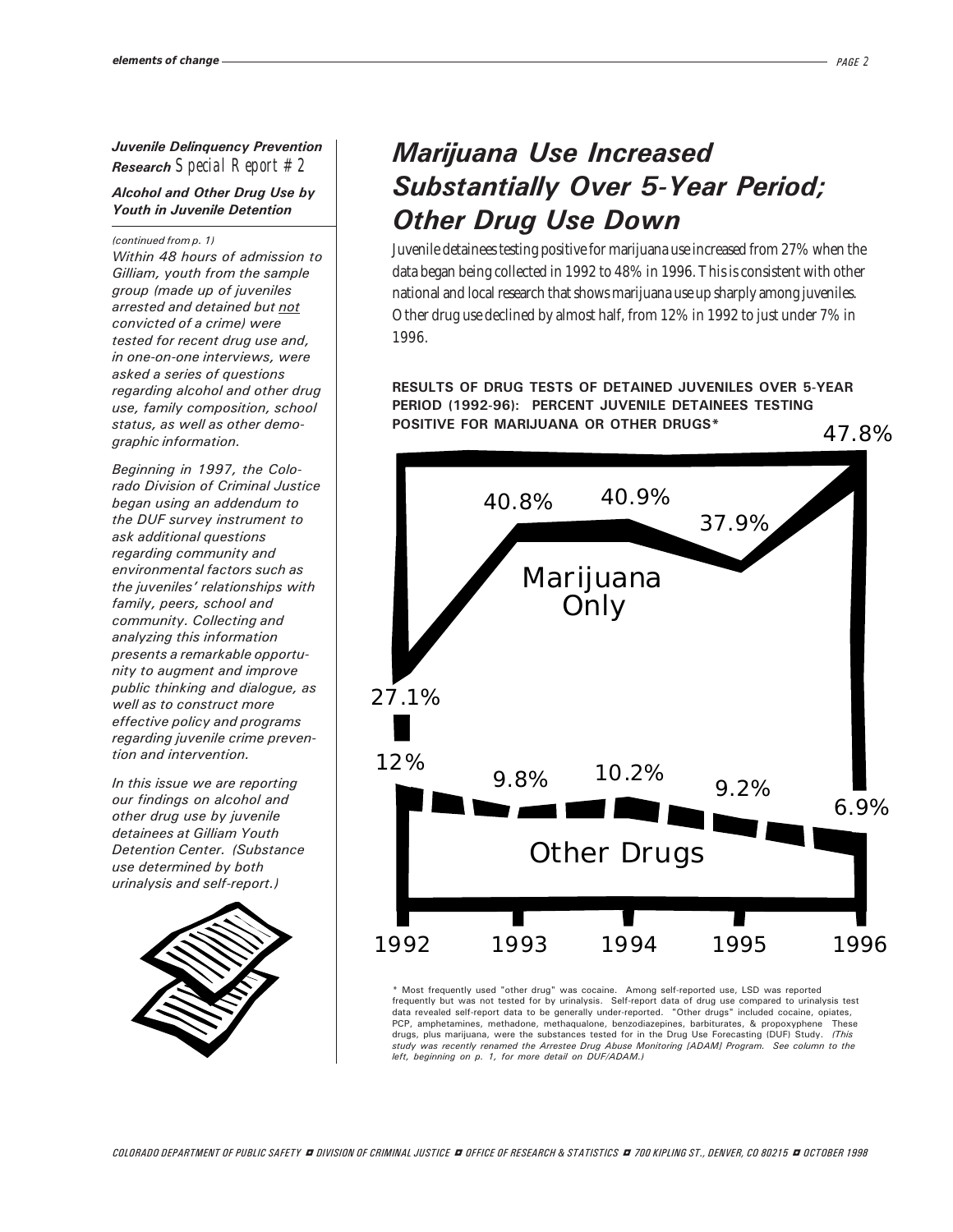## PROFILING

### GILLIAM JUVENILE DETAINEES FOR DRUG USE

 $\blacksquare$  Juveniles who were suspended or expelled tested positive for drugs somewhat more frequently (56%) than juveniles who had dropped out (54%), had graduated or received their GED (49%), or were in school (46%).

■ High school graduates or juveniles who had attained their GED more frequently tested positive for the use of other drugs besides marijuana (18%) than juveniles who had dropped out (14%), been expelled or suspended (9%) or were in school (8%).

#### Results of Drug Tests of Detained Juveniles by School Enrollment/ Completion (1992-96)

|                    | Negative<br>All Drugs | Positive<br>Marijuana Only | Positive<br>Other Drugs |
|--------------------|-----------------------|----------------------------|-------------------------|
| In-School          | 54.5%                 | 37.0%                      | 8.4%                    |
| Graduated/GED      | 51.0%                 | 30.6%                      | 18.4%                   |
| Expelled/Suspended | 44.5%                 | 46.2%                      | 9.2%                    |
| Dropped Out        | 46.5%                 | 39.4%                      | 14.1%                   |
| Other              | 53.8%                 | 37.2%                      | 9.0%                    |

 $\blacksquare$  Juveniles detained for violent offenses more frequently tested negative for drug use (60%) than juveniles detained for other offenses.



#### Results of Drug Tests of Detained Juveniles by Type of Charged Offense (1992-96)

 $\blacksquare$  More male detainees tested positive for drugs (51%) than females (37%).

#### Results of Drug Tests of Detained Juveniles by Gender (1992-96)



Note: Numbers of juvenile American Indian and Asian detainees too small to include in this table.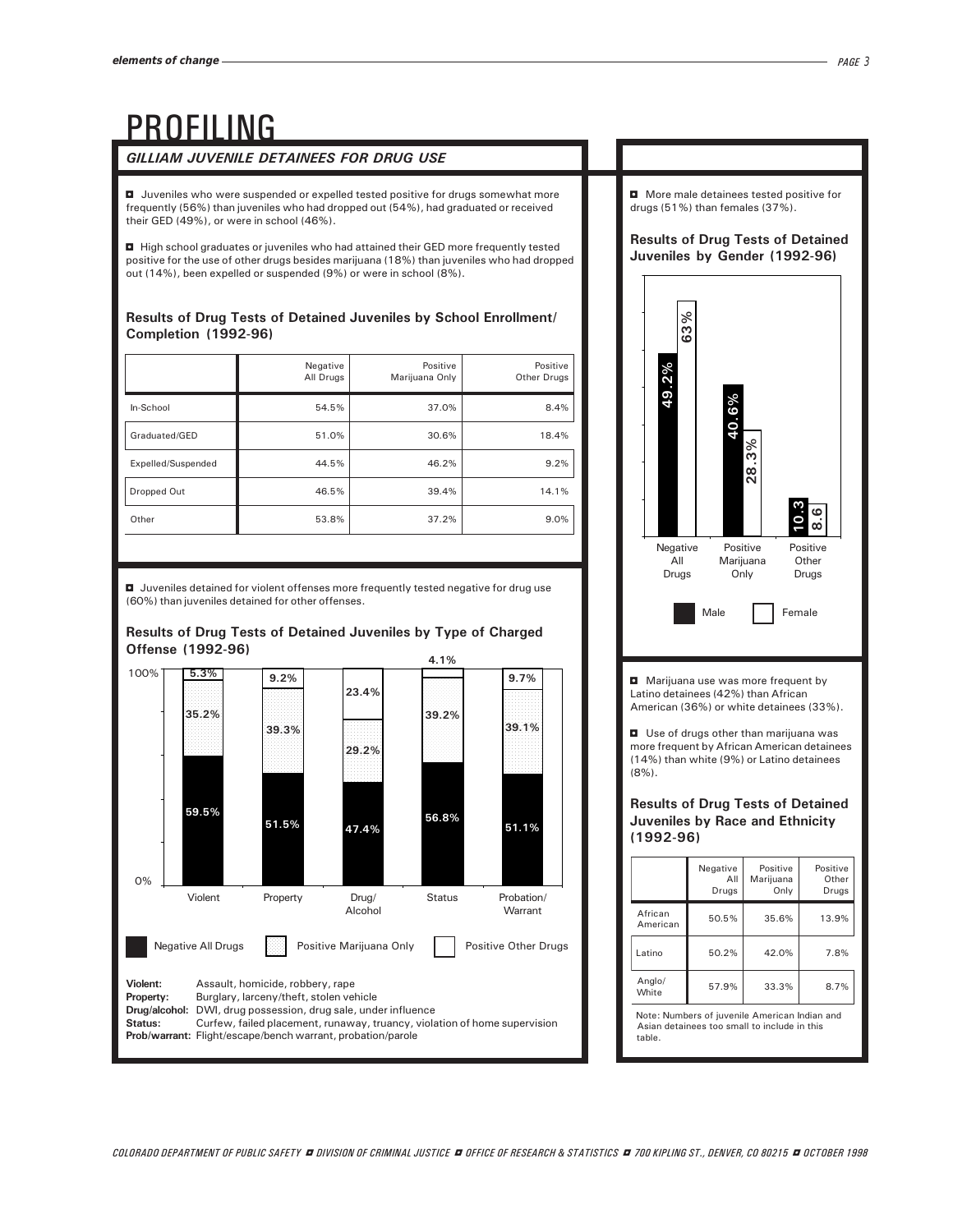## Detainees Report High, Frequent and Early Use of Tobacco, Alcohol and Marijuana

In addition to being tested for recent drug use, juvenile detainees in the sample group were asked questions regarding their tobacco, alcohol and other drug use. *It is important to note that all survey data are self-reported.* According to data from the surveys conducted between 1992 and 1996...

<sup>3</sup>94% of juvenile detainees reported ever drinking alcohol, 87% reported ever smoking marijuana, 77% reported ever using tobacco, 35% reported ever taking LSD and 18% reported ever using cocaine.

#### PERCENT OF DETAINED JUVENILES WHO REPORTED EVER USING DRUGS IN THEIR LIFETIME (1992-96)





#### 1995: Percent of Detained Youth Compared to Percent of Colorado High School Students\* Reporting Ever Using Drugs

The chart below compares reports of alcohol and other drug use by juvenile detainees surveyed in 1995 with youth in grades 9-12 surveyed as part of the 1995 Colorado Youth Risk Behavior Survey. While tobacco and alcohol use don't differ significantly between the two populations, there is a significantly greater use of marijuana by juvenile detainees (90% vs. 48%), and cocaine (21% vs. 9%).



\* Colorado Youth Risk Behavior Survey (Spring 1995). Colorado Department of Education Prevention Initiatives, HIV/AIDS Education Program. Note: LSD is not broken out as a separate drug in the Youth Risk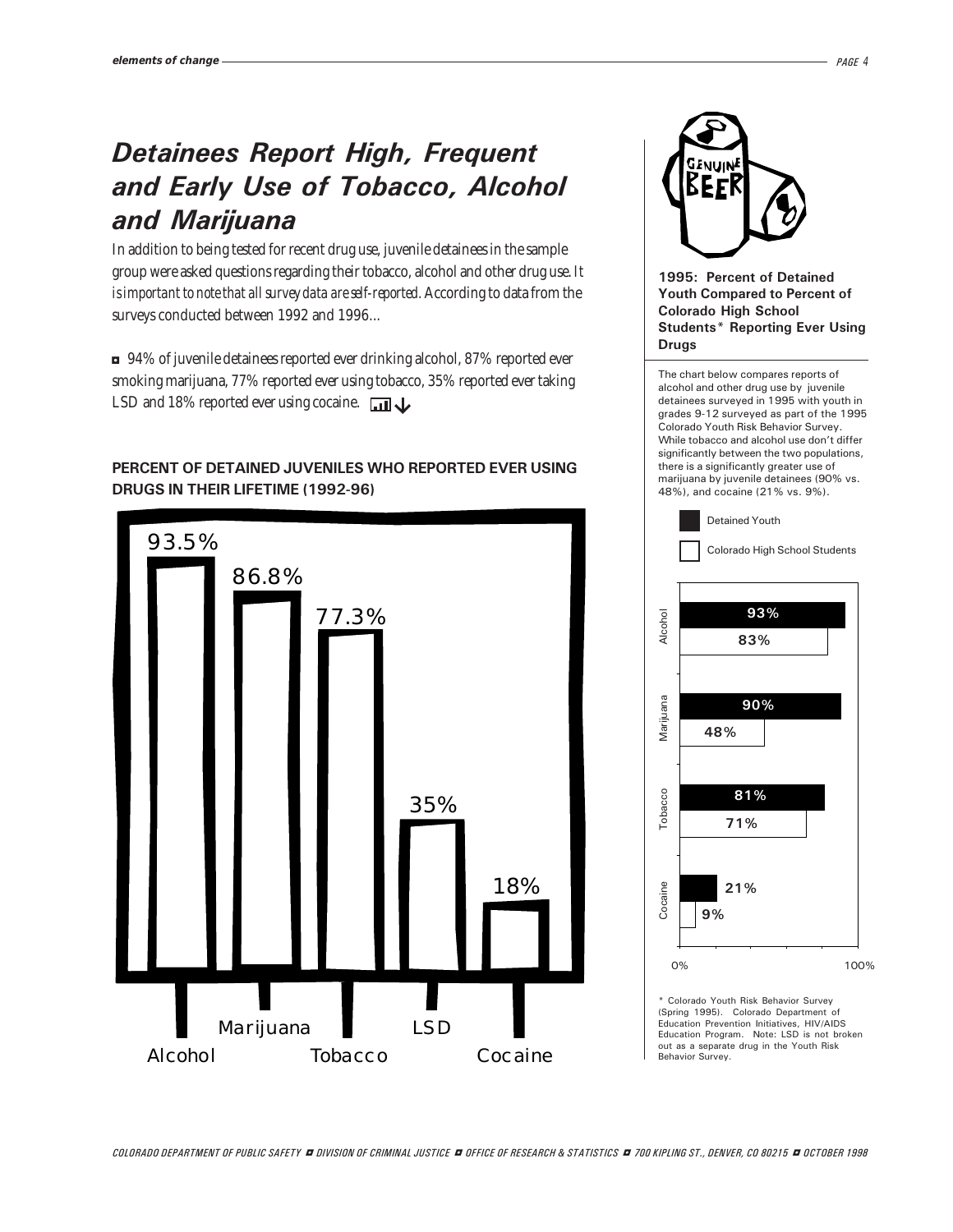<sup>3</sup>On average, juvenile detainees reported their first use of alcohol, tobacco and marijuana before the age of 13. This was the same for students surveyed as part of the 1995 Colorado Youth Risk Behavior Survey. On average, juvenile detainees reported first using cocaine and LSD before 15 years of age.  $\Box$ 

 $\blacksquare$  About three-quarters of juvenile detainees who reported ever using alcohol, tobacco or marijuana reported using it within the past 30 days. One-third of the youth who reported ever using LSD reported using it in the last 30 days. Just over one-quarter (27%) of youth who reported ever using cocaine, reported using it within the last 30 days.  $\Box$ 

PERCENT OF DETAINED JUVENILES WHO USED DRUG IN PAST 30 DAYS (AS A PERCENT OF THOSE WHO REPORTED EVER USING SAME DRUG) (1992-96)



 $\Box$  Of the youth who reported using a drug within the last 30 days, tobacco was used more frequently (24 days) than marijuana (13 days), alcohol (7 days), cocaine (4 days) or LSD (3 days). According to the U.S. Public Health Service, adolescents aged 12 to 17 who smoke cigarettes daily are 100 times more likely to use marijuana and 32 times more likely to use cocaine than adolescents who have never smoked. (Source: U.S. Public Health Service, Office for Substance Abuse Prevention. *Youth and Drugs: Society's Mixed Messages*. Department of Health and Human Services. 1990).  $\Box$ 



 $\blacksquare$  The proportion of juvenile detainees reporting increased recent drug use (within the past 30 days) rose steadily between 1992 and 1996 for tobacco (77% to 91%) and marijuana (65% to 83%). The Youth Risk Behavior Survey indicated that the number of students who reported using marijuana in a 30-day period almost doubled from 1990 to 1995, to about 29%.

AVERAGE NUMBER OF DAYS DRUG USED IN PAST 30 DAYS (OF DETAINED JUVENILES WHO REPORTED USING DRUG IN PAST 30 DAYS) (1992-96)